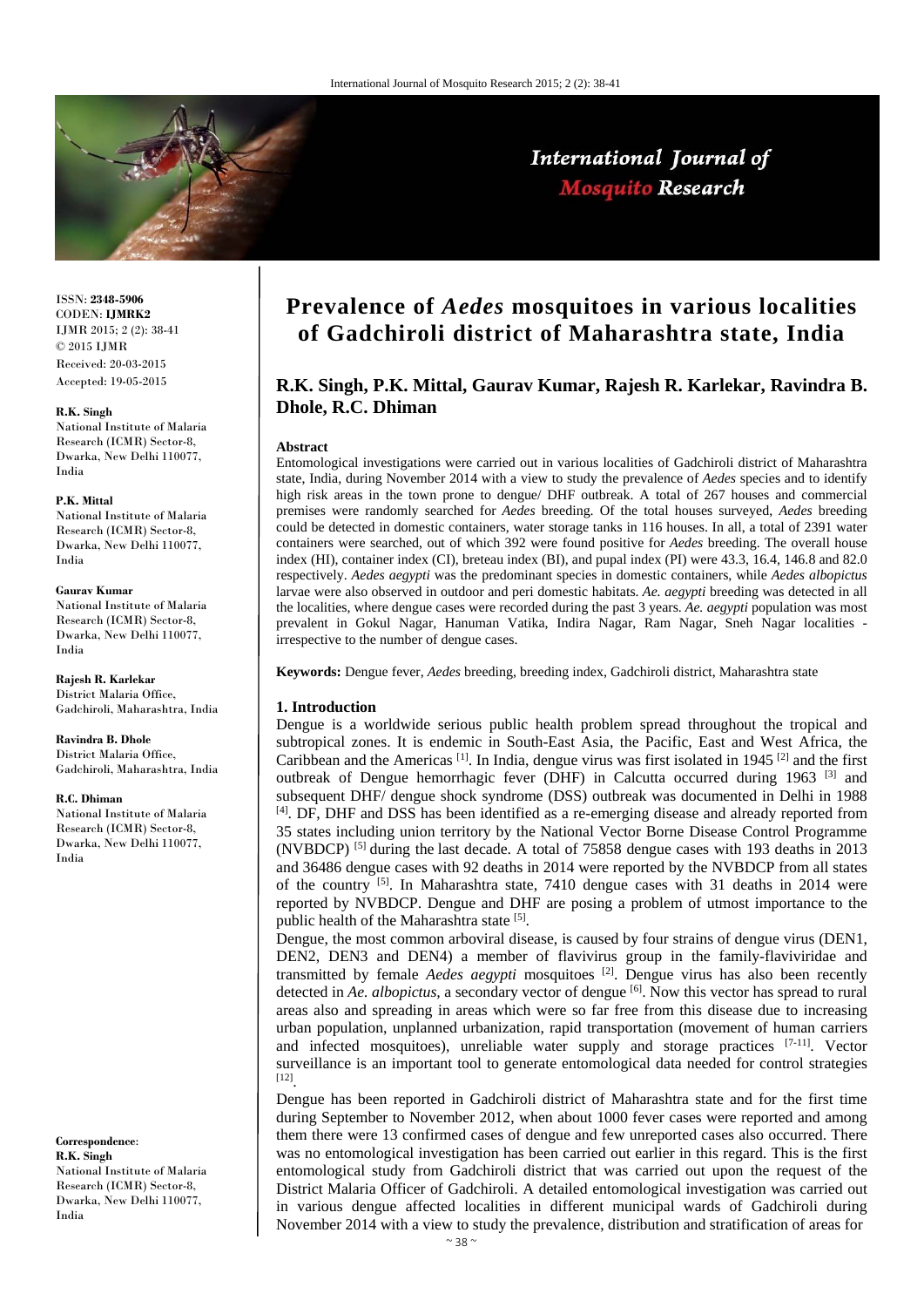*Aedes* species. The results of the study are presented in this communication.

## **2. Material and Methods**

### **2.1. Location & Geography of study area**

Geographical area of Gadchiroli district is 14,412 km<sup>2</sup> and it is located on the north-eastern side of the state of Maharashtra. It is situated at 18.43' to 21.50' N latitude and 79.45' to 80.53' E longitude and has uneven terrain with hills, valleys and forests at different altitudes. The district has a total population of 10,71,795 (as of census 2011)  $^{[13]}$ . The average rainfall is 1743.5 mm, temperature minimum 11.3 and maximum 47.7  $^{\circ}C.$ 

## **2.2. Entomological survey**

The entomological survey was carried out in the five localities of urban areas of Gadchiroli town and in the rural areas of nine Primary Health Centre's (Murumgaon, Karwafa, Pendhari, Malewada, Gatta, Kasansur, Godalwahi, Pernili and Kotgul) of the district Gadchiroli during November 2014. A total of 267 houses and commercial premises were randomly selected in Gadchiroli town to detect *Aedes* breeding during November 2014 as shown in table 1. All localities were selected on the basis of confirmed dengue cases reported during the previous three years. A total of 60 houses in each locality, except one locality, were visited and larval collections were made to find out the *Aedes* breeding in all the wet containers present in and around the houses. The larval collections were made simultaneously in each locality following the single larval technique [14-15]. We also surveyed the gardens and parks. All kinds of breeding habitats in the study area like cemented

tubs/tanks, overhead tanks, iron and plastic drums, junk materials, desert coolers, discarded tyres etc. were screened for the presence of immature stages of *Aedes* mosquitoes and identified up to species level with the help of standard identification keys <sup>[16]</sup>. All the water containers were searched with the help of flash light and pipette, while bigger containers were searched with the help of dipper of 250 ml capacity (having white background for better visibility). The type of breeding habitats and their location were recorded. The data on larval survey were analyzed and calculated in terms of different indices like container index (CI), house index(HI), breteau index $(B1)$ , pupal index $(PI)$  as per the procedure of WHO [15, 17].

## **3. Results**

A total of 267 houses and commercial premises randomly were searched for *Aedes* breeding in all kinds of containers both indoors and outdoors in all the residential and commercial areas. Breeding could be detected in 116 houses. A total of 2391 water containers were searched for *Aedes* breeding, out of which 392 were found positive for *Aedes* breeding mostly *Ae. aegypti*. The overall house index (HI), container index (CI), breteau index (BI), and pupal index (PI) were 43.3, 16.4, 146.8 and 82.0 respectively (Table-1). *Aedes* larvae were recorded in all the dengue affected localities and breeding was found to vary from locality to locality, irrespective to the number of dengue cases recorded during the past three years in these localities. In all the rural areas, both the species *Ae. aegypti* and *Ae. albopictus* were found to be breeding in various water holding habitats.

**Table 1:** Prevalence indices of *Aedes* in different localities of Gadchiroli district of Maharashtra state

| <b>Localities</b><br>searched | <b>Houses</b><br>visited | <b>Houses</b><br>positive | Containers<br>searched | Containers<br>positive | <b>Pupae</b><br>collected | HI<br>$\frac{(0)}{0}$ | СI<br>(0/0) | BI<br>$\frac{1}{2}$ | PI<br>$\frac{(0)}{0}$ |
|-------------------------------|--------------------------|---------------------------|------------------------|------------------------|---------------------------|-----------------------|-------------|---------------------|-----------------------|
| Gokul Nagar                   | 60                       | 33                        | 689                    | 166                    | 82                        | 55.0                  | 24.1        | 276.7               | 136.6                 |
| Sneh Nagar                    | 37                       |                           | 148                    |                        | 05                        | 18.9                  | 6.1         | 243.0               | 13.5                  |
| Indira Nagar                  | 60                       | 26                        | 512                    | 62                     | 18                        | 43.3                  | 12.1        | 103.0               | 30.0                  |
| Ram Nagar                     | 60                       | 09                        | 331                    | 24                     |                           | 15.0                  | 7.3         | 40.0                | 18.3                  |
| Hanuman Vatika                | 60                       | 41                        | 711                    | 131                    | 103                       | 68.3                  | 18.4        | 218.3               | 171.6                 |
| Total                         | 267                      | 116                       | 2391                   | 392                    | 219                       | 43.3                  | 16.4        | 146.8               | 82.0                  |

The distribution of *Aedes* larvae and breeding preference ratio (BPR) in different type of breeding habitats is given in Table-2. Among all the habitats, highest positivity of *Ae. aegypti*  larvae was recorded in constructed sites in ground level cemented tanks (3.0) followed by desert coolers (1.7), discarded tyres (1.5) and cemented tanks (1.3) respectively

(Table-2). In addition, breeding of *Aedes* was also observed in broken glass- -wares (1.0) and iron drums/tubs/tanks left in open spaces in houses during survey (1.1). Ground level cemented tanks in construction site in Ram Nagar locality nearby Indira chowk and district Hospital were the most preferred outdoor habitats for breeding of *Aedes*.

**Table 2:** Breeding Preference Ratio (BPR) of *Aedes* in different habitats

|                                                 | Number of containers with water |          |                         |                | <b>Breeding Preferences Ratio</b> |  |
|-------------------------------------------------|---------------------------------|----------|-------------------------|----------------|-----------------------------------|--|
| <b>Type of breeding habitats</b>                | <b>Examined</b>                 | $(X\% )$ | With Aedes larvae/pupae | $(Y_{\infty})$ | <b>BPR</b> $(Y/X)$                |  |
| Desert coolers                                  | 93                              | 3.9      | 26                      | 6.6            | 1.7                               |  |
| Flower pots                                     | 457                             | 19.1     | 61                      | 15.6           | 0.8                               |  |
| Earthen pots                                    | 406                             | 17.0     | 49                      | 12.5           | 0.7                               |  |
| Cement tanks                                    | 568                             | 23.8     | 120                     | 30.6           | 1.3                               |  |
| Discarded tyres                                 | 258                             | 10.8     | 64                      | 16.3           | 1.5                               |  |
| Broken glass wares                              | 166                             | 6.9      | 28                      | 7.1            | 1.0                               |  |
| Plastic tub/drum/tanks/OHTs                     | 130                             | 5.4      | 12                      | 3.1            | 0.6                               |  |
| Iron drums/tubs/tanks                           | 29                              | 1.2      |                         | 1.3            | 1.1                               |  |
| Constructed sites (Ground level cemented tanks) |                                 | 0.1      |                         | 0.3            | 3.0                               |  |
| Junk materials                                  | 282                             | 11.8     | 26                      | 6.6            | 0.6                               |  |
| Total                                           | 2391                            |          | 392                     |                |                                   |  |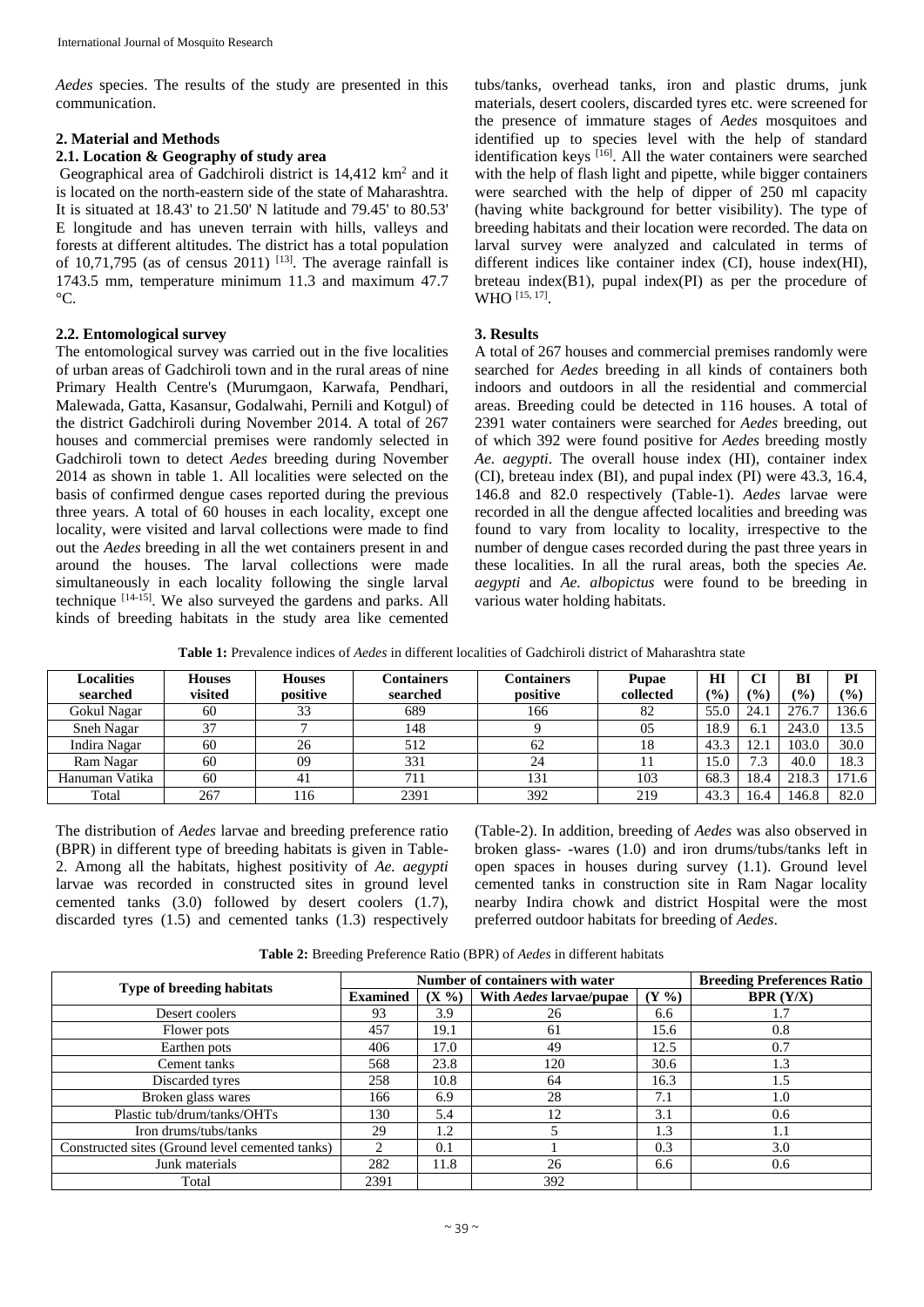### **4. Discussion**

Observations in Gadchiroli showed the occurrence of *Ae. aegypti* in rural and urban area, thus showing the possibilities for future outbreak of DF/DHF in these areas at any time. Gadchiroli town has irregular piped water supply resulting in water storage practices for household purposes. In rural areas no such piped water supply system exists as the water taken from wells and bore wells is used for household purposes. Immature and adult stages of *Aedes* were recorded probably for the first time in all the localities surveyed within the urban and rural agglomeration of Gadchiroli. Water storage habits were found as one of the factor responsible for high *Aedes* breeding in Gadchiroli district.

Larval indices were above the critical level in almost all localities (i. e. more than 10) and cause of this seems to be the compulsion of storing water in different water containers, mostly without cover, to meet the acute shortage of water in this area; since most of people, may not be aware of the factors exacerbating mosquitoes breeding conditions. A similar observation was made earlier by Tandan *et al.* [18] in the residential area of Calcutta city and by Kalra in North, Northeast and Central India [6]. Other studies conducted on *Aedes* survey in Lal Kuan Town, Nainital in Uttrakhand state, Ranchi city in Jharkhand state and Delhi state, also support this finding [19-22]. In Lal Kuan and Ranchi city *Aedes* disposition varied from area to area. Contrary to this, its breeding was equally distributed in the entire sector in Rourkela steel plant [23] and the spatial pattern of *Ae. aegypti* was studied in Ajmer [24] and Port Blair where centripetal distribution of this species was observed <sup>[25]</sup>. However, *Ae. aegypti* was recorded in manmade habitats in houses and also left open space nearby houses and construction sites of study area.

During the survey, *Ae. albopictus* breeding was recorded outdoor in some places. This may be due to adaptation of *Ae. albopictus* in manmade habitats besides restriction of natural habitats. Similarly observations on adaptation were recorded in Malaysia by Lee in 1991 <sup>[26]</sup>. Pant *et al.* (1973) reported that *Ae. albopictus* are more likely to feed outdoor as compared with *Ae. aegypti* [12]. *Ae. albopictus* may play the role in maintenance of vertical transmission or as an amplifier in dengue transmission and could be just like a bridge from monkeys to man acting as a reservoir of dengue virus. Transovarian cycle of dengue virus in *Ae. albopictus* reared from viable eggs retrieved from the soil of tree holes has been reported [27-28]. Tewari *et al.* reported natural infections of dengue virus in *Ae. albopictus* reared from *Aedes* larvae collected from tree holes in south India [29]. Recently, Kumari *et al.* found natural infections in *Ae. albopictus* in Delhi [30]. The spread of both *Aedes* species in Gadchiroli should be checked before the transmission season and more attention be paid to clarify the involvement of *Ae. albopictus* in the transmission dynamics of dengue in study area.

As described earlier, major breeding of *Aedes* larvae was recorded in ground level cemented tanks (3.0) followed by desert coolers (1.7), discarded tyres (1.5) and cemented tanks (1.3). These observations suggest that source reduction programme should specifically be directed at proper disposal of these objects with special attention to contain breeding in the area for effective control of dengue and chikungunya vectors. Entomological surveillance should be undertaken effectively in the known localities and the information should be utilized to forecast the possibility of future outbreaks of dengue fever/DHF, with necessary control measures before possible dengue and chikungunya outbreaks.

## **5. Conclusion**

It can be concluded that *Ae. aegypti* is well-established within the urban agglomeration of Gadchiroli town including rural area, with most of the areas showing high larval indices may be the probable reason for sudden spurt of dengue in this area. The preventive strategy needs to be directed towards minimizing the breeding potential of *Aedes* by adopting bottom up programme, for water management practice by individuals along with implementation of urban bye-laws as well as IEC activities are suggested for further containment to contain epidemics in future.

### **6. Acknowledgements**

The authors are thankful to Sri D S Jha, V P Singh and M C Sharma the technical staff of National Institute of Malaria Research, Delhi and to Sri Shamrao Uikey, Vilas Naitam, Ashok Pawar and Tikaram Karande field staff of District Malaria Officer, Gadchiroli for their active involvement and assistance during field survey.

## **7. References**

- 1. Gubler DJ. The global pandemic of dengue ⁄ dengue hemorrhagic fever: current status and prospects for the future. Annals of the Academy of Medicine, Singapore 1998; 27:227–234.
- 2. World Health Organization: Manual on practical Entomology in Malaria, Part-II Methods and Techniques, 1975.
- 3. Ramakrisnan SP, Gelfand HM, Bose PN, Sehgal PN, Mukerjee RN *et al*. The Epidemic of Acute Hemorrhagic fever in Calcutta, in 1963. Ind J Med Res 1964; 52:633- 650.
- 4. Sharma SN, Raina VK, Kumar A. Dengue/DHF: an emerging disease in India. J Com Dis 2000; 32(3):175- 179.
- 5. Directorate General of Health Services. National Vector Borne Disease Control Programme: Ministry of Health and Family Welfare. http://nvbdcp.gov.in/ accessed 25 Feb, 2015.
- 6. Kalra NL, Kaul SM, Rastogi RM. Prevalence of *Aedes aegypti* and *Aedes albopictus* vectors of DF/DHF in North, North-east and central India. Dengue Bulletin 1997; 21:84-92.
- 7. Abdul Kadar MS *et al*. Outbreak and control of dengue in a village in Dharmapuri, Tamil Nadu. J Com Dis 1997; 29(1):69-71.
- 8. Lam SK, George R. Vertical transmission of Dengue In: Arthropod Borne virus Exchange, June, 1996, 14-15.
- 9. Katyal R, Gill KS, Kumar K. Breeding of *Aedes aegypti* and its Impact on Dengue/DHF in Rural Areas. Deng Bull 1997; 21:93-95.
- 10. Kumar Avdesh, Sharma SK, Padbidri VS, Takare JP, Jain DC, Datta KK. An outbreak of dengue fever in rural areas of northern India. J Com Dis 2001; 33(4):274-281.
- 11. Singh RK, Haq S, Kumar G, Mittal PK, Dhiman RC. Susceptibility status of dengue vectors *Aedes aegypti* and *Aedes albopictus* in India: A review. Deng Bull 2013; 37:177-191.
- 12. Pant CP, Jatanasen S, Yasuno M. Prevalence of *Ae. aegypti* and *Ae. albopictus* and observations on the ecology of dengue haemorrhagic fever in several areas of Thailand. Southeast Asian Jour Trop Med Pub Healt 1973; 4:113-121.
- 13. Census 2011. Available from: